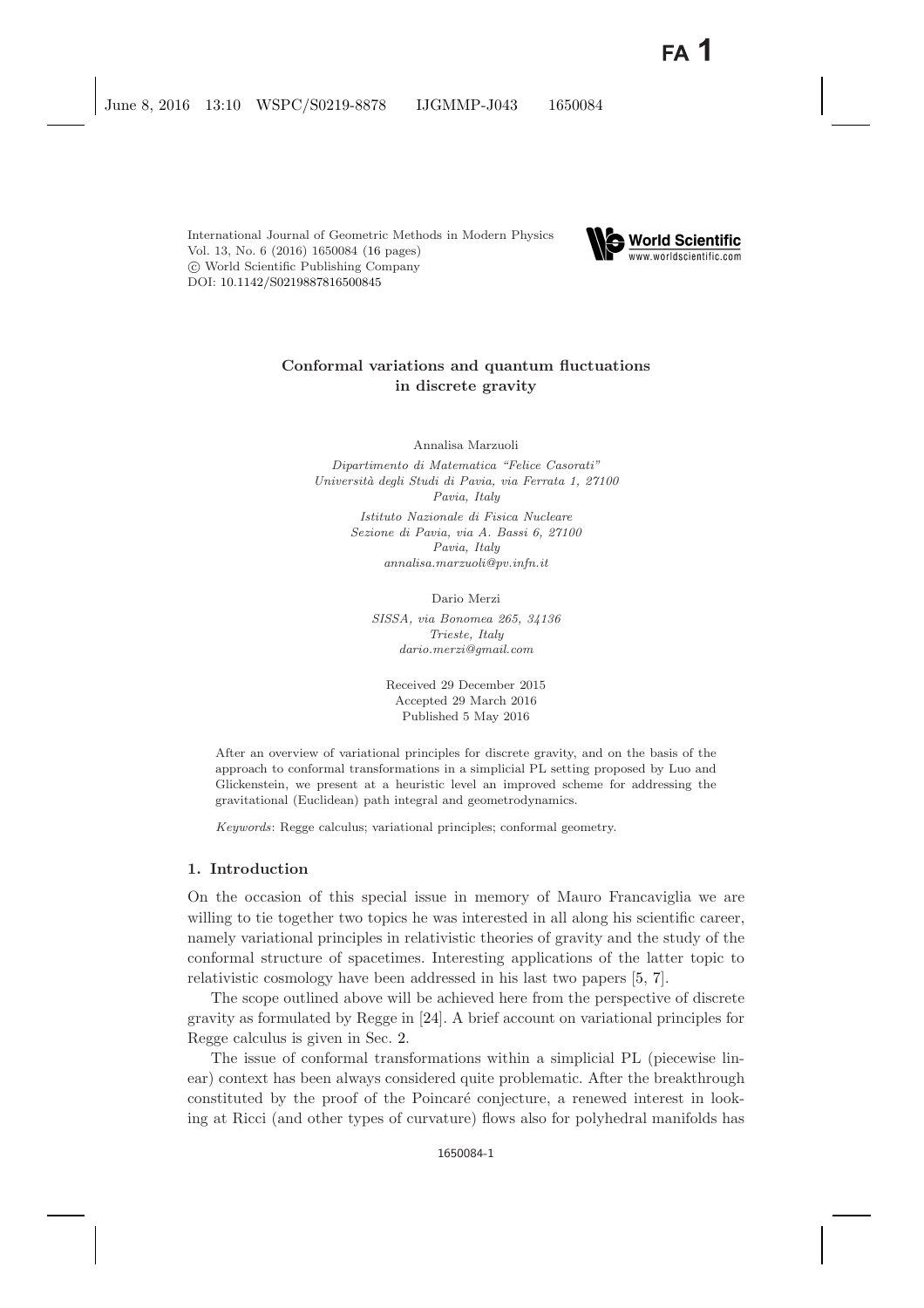flourished and has involved both relativistic physicists  $(e.g. [1, 2])$  $(e.g. [1, 2])$  $(e.g. [1, 2])$  $(e.g. [1, 2])$  $(e.g. [1, 2])$  and geometers. In particular, Luo, Glickenstein and their collaborators have provided a consistent scheme for dealing with discrete conformal transformations, briefly reviewed in Sec. [3.](#page-3-0)

In Sec. [4,](#page-9-0) by resorting to the Euclidean path integral approach to discrete gravity, we argue that it would be possible to express the functional measure in terms of conformal invariants and conformal weights on a suitably defined "superspace".

In Sec. [5,](#page-12-0) we examine the discrete version of Wheeler–DeWitt equation proposed in [\[14\]](#page-15-1) and suggest how it could be translated into the discrete conformal setting for quantum fluctuations of 3-metrics.

## <span id="page-1-0"></span>**2. Simplicial Spacetimes: Euler–Lagrange Variational Formulation**

In [\[24\]](#page-15-2) Regge developed an approach to general relativity — the *Regge Calculus* based on the idea of modeling spacetimes as simplicial PL manifolds (polyhedra). The first step consists in constructing the analogous of the (vacuum) (Riemannian) Einstein–Hilbert action in  $d$  dimensions

$$
S[g] = \frac{1}{16\pi} \int_M d^d x \sqrt{g} R,\tag{1}
$$

for a compact oriented PL manifold  $M$  (of a fixed topological type) with simplices of maximal dimension endowed with a flat, positive definite metric. The Minkowskian case is not addressed here (see [\[27\]](#page-15-3)) because the quantization scheme adopted in the following relies on the Euclidean path integral prescription.

A d-dimensional polyhedron is flat everywhere except at  $(d-2)$ -dimensional simplices, the so-called *hinges* (or *bones*) and the notion of *curvature* for a polyhedron with assigned edge lengths is introduced through *deficit angles*. The deficit angle  $\beta_{\kappa}$  at a hinge  $\kappa$  is expressed by means of the angles  $\alpha_{s}$  between the  $(d-1)$ dimensional faces of the d-simplices  $s \in \text{star}(\kappa)$  joining at the hinge  $\kappa$  (the star of a simplex  $\sigma$  in a simplicial complex K is the union of the simplices in K of which  $\sigma$  is a face):

$$
\beta_{\kappa} = 2\pi - \sum_{s \in \text{star}(\kappa)} \alpha_s. \tag{2}
$$

<span id="page-1-1"></span>The Regge action for a closed d-manifold M reads

$$
S_R[M, \{\ell\}] = -\frac{1}{8\pi} \sum_{\kappa} A_{\kappa} \beta_{\kappa},\tag{3}
$$

where  $A_{\kappa}$  is the  $(d-2)$ -dimensional volume of the hinge and the sum is taken over all  $(d-2)$ -simplices. Clearly the action is completely determined by the lengths  $\{\ell\}$  of the edges, i.e. 1-dimensional simplices, cfr. the appendix for a primer on simplicial geometry.

In order to obtain the field equations analogous to vacuum Einstein equations  $G_{\mu\nu} = 0$  (*Regge equations*) we have to find the configuration of edge lengths that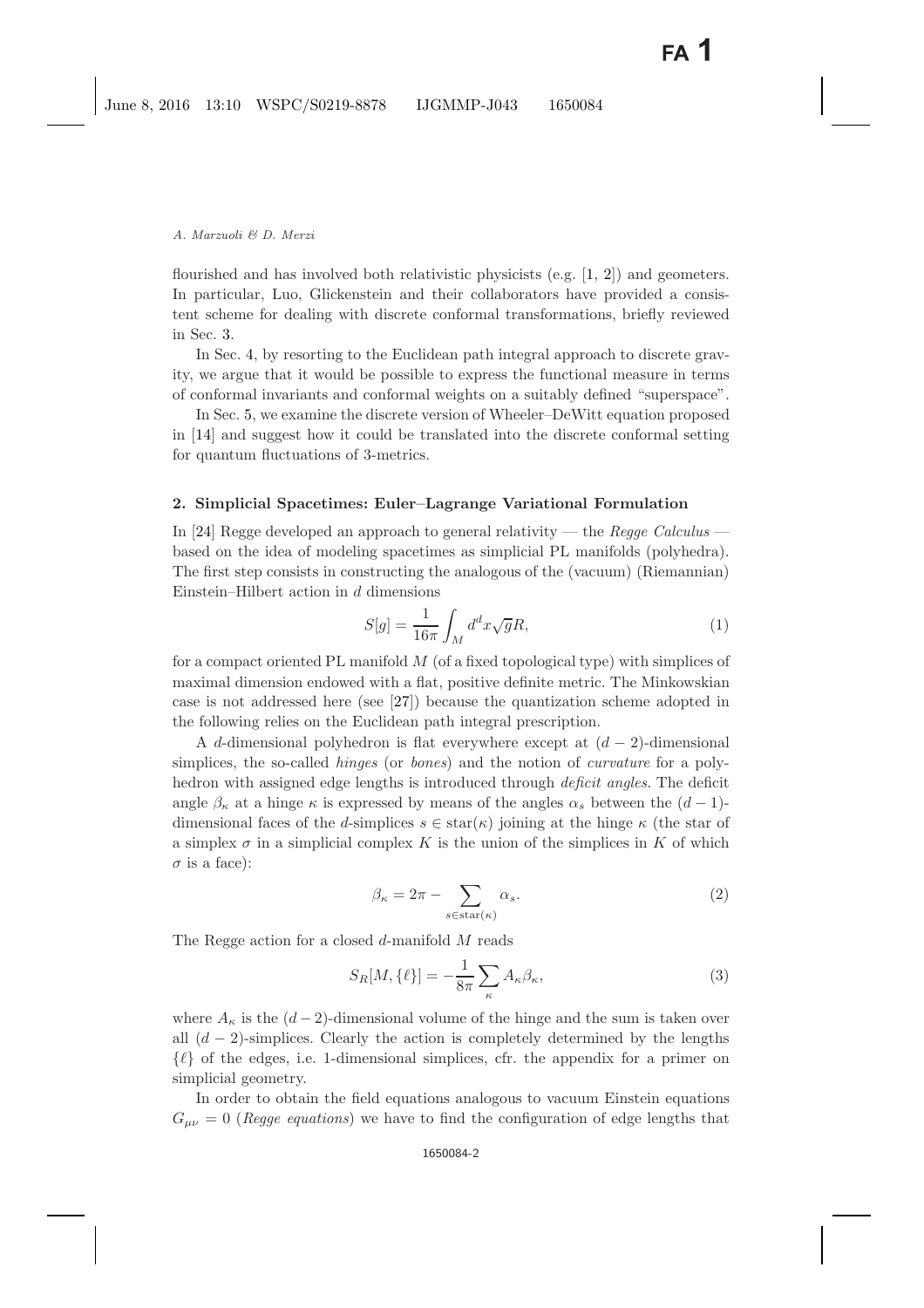makes the action stationary, i.e.

$$
\frac{\delta S_R[M, \{\ell\}]}{\delta \ell} = 0,\tag{4}
$$

where, actually, in this discrete setup, the variation is an ordinary gradient

$$
\frac{\partial S_R[M, \{\ell\}]}{\partial \ell_e} = 0,\tag{5}
$$

with e varying over the set  $E$  of edges in  $M$ .

In three dimensions the hinges are the edges (sometimes referred to as *links*) and the action reads

$$
S_R[M^3, \{\ell\}] = -\frac{1}{8\pi} \sum_e \ell_e \beta_e.
$$
 (6)

In this case the field equations are, thanks to the Schläfli differential identity (see [\[24,](#page-15-0) [22,](#page-15-4) [9\]](#page-15-5)),

$$
\beta_e = 0\tag{7}
$$

for all edges e, reflecting the local Ricci flatness of each solution to Einstein equations. The Schläfli differential identity plays a fundamental role in variational Regge calculus: it states that for an Euclidean tetrahedron the differential 1-forms  $\sum_{e} \ell_{e} d\alpha_{e}$  and  $\sum_{e} \alpha_{e} d\ell_{e}$ , where the sums are taken over the edges e of the tetrahedron, are exact. This amounts to treating the Regge action as depending solely on the edge lengths against variations since  $\sum_{e} \ell_{e} d\alpha_{e} = 0$  and  $\sum_{e} \alpha_{e} d\ell_{e} = dV$ , with V the volume of the tetrahedron.

In four dimensions the action has the form

$$
S_R[M^4, \{\ell\}] = -\frac{1}{8\pi} \sum_f A_f \beta_f,\tag{8}
$$

where  $A_f$  are the areas of the triangular hinges f and, by resorting again to the Schläfli differential identity for an Euclidean 4-simplex, the Regge action reads

$$
\ell_e \sum_{f \supset e} \beta_f \cot \operatorname{an}(\theta_{ef}) = 0 \tag{9}
$$

for each edge  $e \in E$ , and where  $\theta_{ef}$  is the angle in the triangle f opposite to the edge e (note that this system is overdetermined and locality is lost since the evaluation of the angles involves the metrics of the simplices which share the edge of length  $l$ ).

If  $M^4$  has a non-empty 3d boundary  $\partial M$ , and f' is a boundary triangle, then the contribution to the (extrinsic) curvature is given through the angle between the outer normals of contiguous simplices in  $\partial M$  meeting at  $\kappa$ , namely

$$
\gamma_{\kappa} = \pi - \sum_{s \in \text{star}(\kappa)} \alpha_s,\tag{10}
$$

#### 1650084-3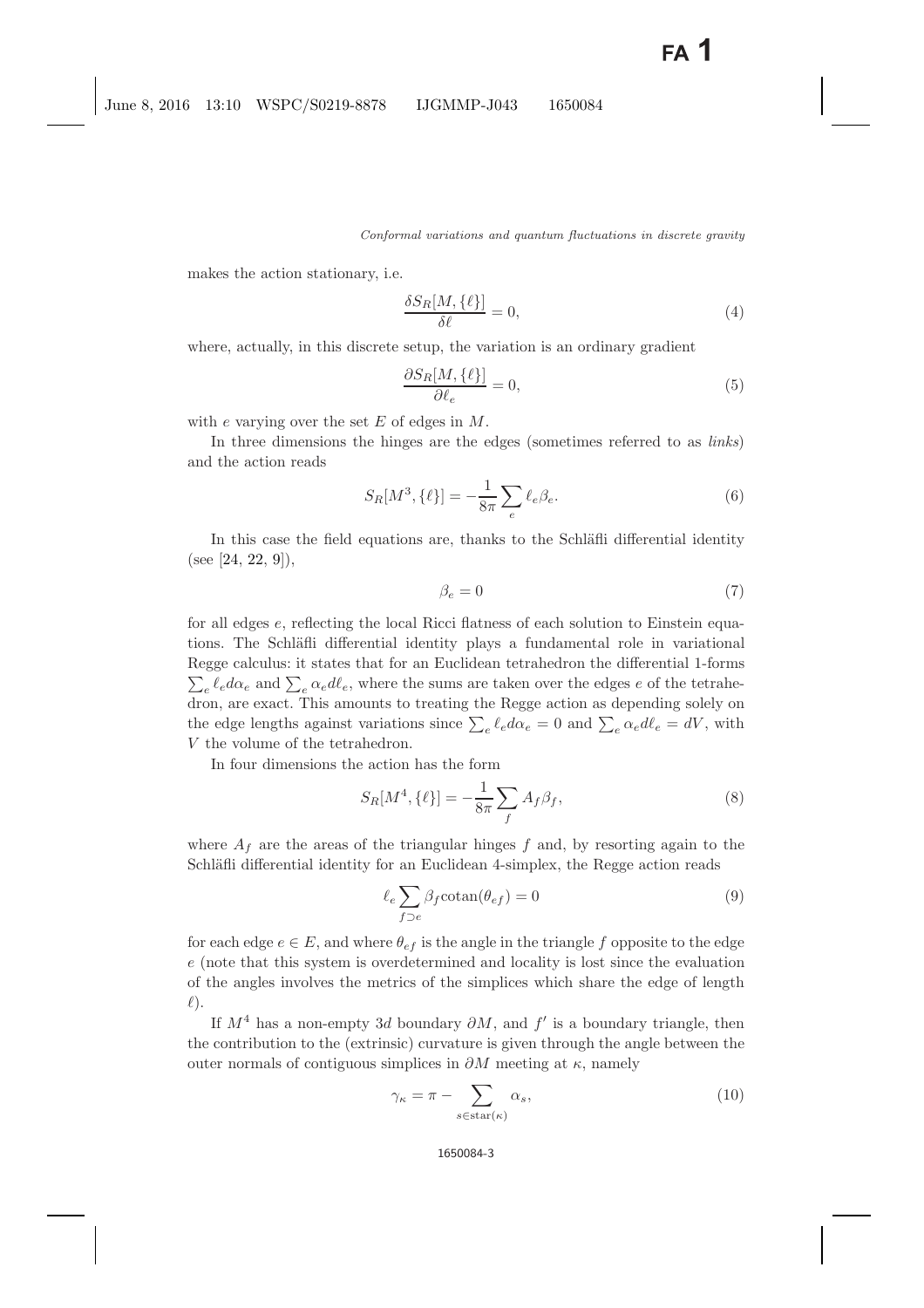and it can be shown (see [\[17\]](#page-15-6)) that the boundary term is given by (primed quantities refer to boundary components)

$$
S_R[\partial M, \{\ell'\}] = -\frac{1}{8\pi} \sum_{f'} A_{f'} \gamma_{f'} + C(\{\ell'\}),\tag{11}
$$

where the function  $C$  depends on the edge lengths on the boundary, but it is otherwise arbitrary. It is worth noticing that this additional term is necessary in particular to ensure the correct composition law for the transition amplitudes to be considered in the path integral formulation, see Sec. [4.](#page-9-0)

A cosmological constant term can be introduced in a straightforward way, and the Regge action would become

$$
S_R[M^4, \Lambda, \{\ell\}] = -\frac{1}{8\pi} \sum_f A_f \beta_f + \frac{\Lambda}{8\pi} \sum_s V_4(s), \tag{12}
$$

<span id="page-3-2"></span>where  $V_4(s)$  is the volume of the 4-simplex s, so that the second summation represents the total volume of the (compact) polyhedron.

Foundational and mathematical aspects as well as applications of Regge calculus to classical general relativity have attracted much attention especially in the 1970– 80s, but it was in the early 1980s that such an *ab initio* regularized approach was recognized as a quite promising scheme to address quantization of gravity (we refer to [\[29\]](#page-15-7) for a complete bibliography up to the 1990s, see also [\[25,](#page-15-8) [3\]](#page-14-5)). A brief account on simplicial quantum gravity in the Euclidean path integral approach together with a few pertinent references is reported in Sec. [4.](#page-9-0)

### <span id="page-3-3"></span><span id="page-3-0"></span>**3. Discrete Conformal Transformations**

Let us start by summarizing some well known facts about Einstein metrics in the smooth case [\[4\]](#page-14-6).

**Definition 1 (Einstein manifold).** Let M be a compact d-dimensional smooth manifold and let g be a Riemannian metric on  $M$ . Then  $M$  is an Einstein manifold when q and the associated Ricci tensor  $Ric(q)$  satisfy the following relation:

$$
Ric(g) = \Lambda g, \quad \text{with } \Lambda = \frac{1}{d} \frac{S[g]}{V[g]} \tag{13}
$$

where  $V[g]$  is the volume of the manifold

$$
V[g] = \int_{M} d\mu_g = \int_{M} d^d x \sqrt{g}, \qquad (14)
$$

<span id="page-3-1"></span>and S[g] is the *Einstein–Hilbert functional*

$$
S[g] = \int_M d\mu_g R(g) = \int_M d^d x \sqrt{g} R. \tag{15}
$$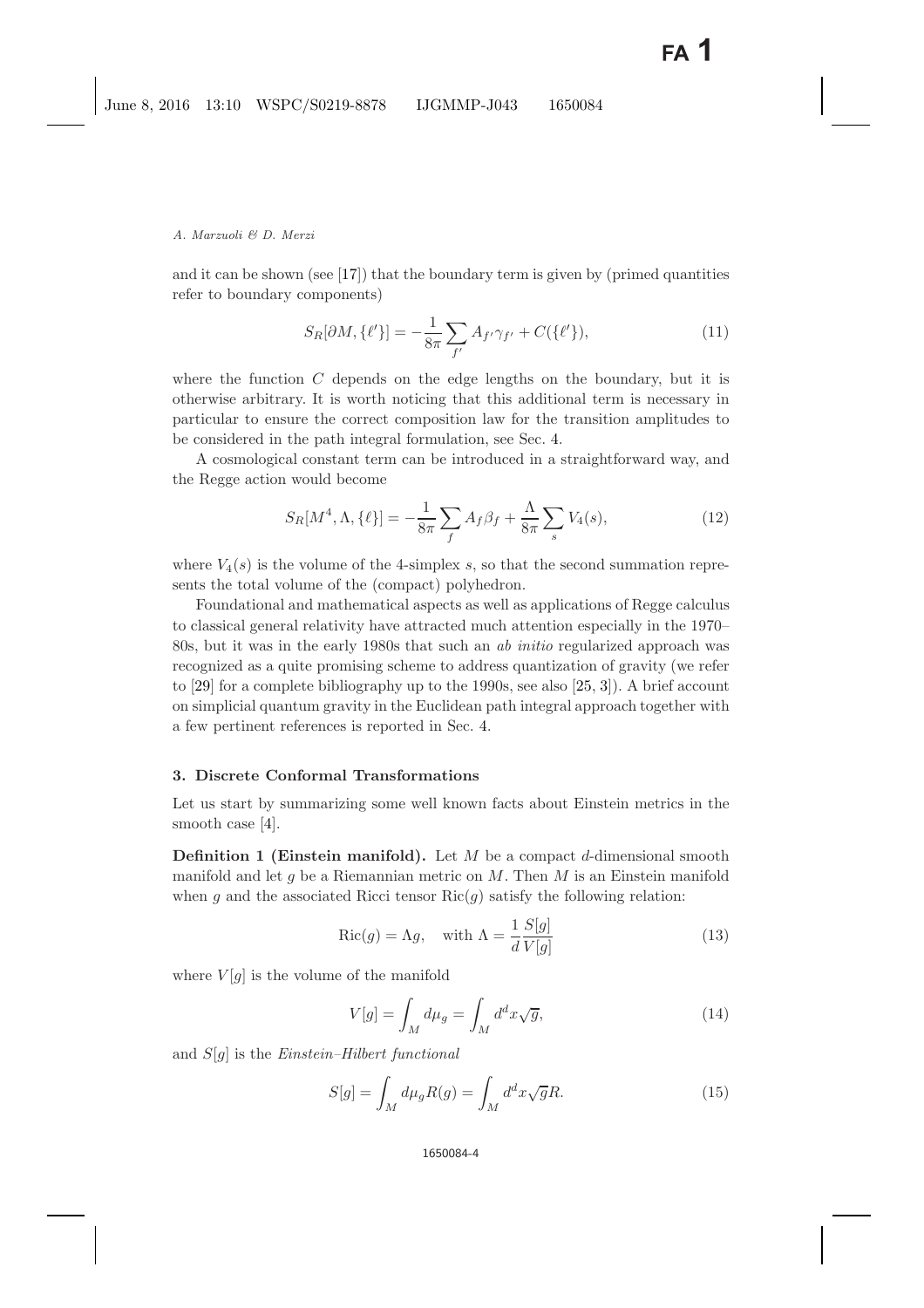It is also useful to introduce the normalized version of the Einstein–Hilbert functional:

$$
S_V[g] = \frac{S[g]}{(V[g])^{\frac{d-2}{d}}}.
$$
\n(16)

Einstein metrics can be characterized as critical points of the functional  $S_V[q]$ , or equivalently as critical points of the functional  $S[g]$  in [\(15\)](#page-3-1) restricted to the set of metrics having volume normalized to 1.

Following the approach proposed by Luo, Glickenstein and collaborators [\[21,](#page-15-9) [22,](#page-15-4) [8,](#page-15-10) [6\]](#page-14-7), in order to construct a discretized version of Einstein manifolds, we define a normalized Regge functional by setting

$$
S_V[\{\ell\}] = \frac{S_R[\{\ell\}]}{(V[\{\ell\}])^{\frac{d-2}{d}}},\tag{17}
$$

where  $S_R$  is the Regge action given in [\(3\)](#page-1-1). For a PL manifold M with a fixed triangulation  $\mathcal T$  the analogue of the space of metrics is the space of edge lengths

$$
\operatorname{met}(M, \mathcal{T}) = \{ \{ \ell_e \} \in \mathbb{R}_+^{|E|} \text{ s.t. } (-1)^{d+1} \operatorname{CM}_d > 0 \text{ for all simplices in } \mathcal{T} \},
$$

where E is the set of the edges of the triangulation and  $CM_d$  is the d-dimensional Cayley–Menger determinant [\(A.3\)](#page-13-0).

From now on, being  $S_R[\{\ell\}]$  a *function* depending on the edge lengths, we will denote by  $S_R(\ell)$  the function defined on met $(M, \mathcal{T})$ . Moreover, we will freely refer to these vectors of edge lengths as *metrics*.

In the rest of this section we will restrict to 3-dimensional triangulated manifolds (still denoted simply by  $M$ ) for which the Regge functional has the form

$$
S_V(\vec{\ell}) = \frac{S_R(\vec{\ell})}{(V(\vec{\ell}))^{\frac{1}{3}}} = \frac{\sum_e \ell_e \beta_e}{(\sum_\tau V_3(\tau))^{\frac{1}{3}}},\tag{18}
$$

where the sum in the denominator is over all the tetrahedra  $\tau$  (note that we dropped the irrelevant factor  $1/8\pi$  in the above definition of  $S_R$ ).

Einstein metrics in the triangulated setup are introduced as follows [\[6\]](#page-14-7):

**Definition 2 (Discrete Einstein metrics).** Let  $(M, \mathcal{T}, \vec{\ell})$  be a triangulated 3manifold. The set of edge lengths  $\{\ell\}$  is an *Einstein metric* if it is a stationary point of the normalized Regge functional  $S_V(\ell)$ , namely if

<span id="page-4-2"></span><span id="page-4-1"></span><span id="page-4-0"></span>
$$
\frac{\partial S_V(\vec{\ell})}{\partial \ell_e} = 0\tag{19}
$$

for all edges e.

We can calculate explicitly the variation ([\[6\]](#page-14-7))

$$
\frac{\partial S_V}{\partial \ell_e} = V^{-\frac{1}{3}} \frac{\partial S_R}{\partial \ell_e} - \frac{1}{3} V^{-\frac{4}{3}} \frac{\partial V}{\partial \ell_e} S_R = V^{-\frac{1}{3}} \left( \beta_e - \frac{1}{3} \frac{S_R}{V} \frac{\partial V}{\partial \ell_e} \right) \tag{20}
$$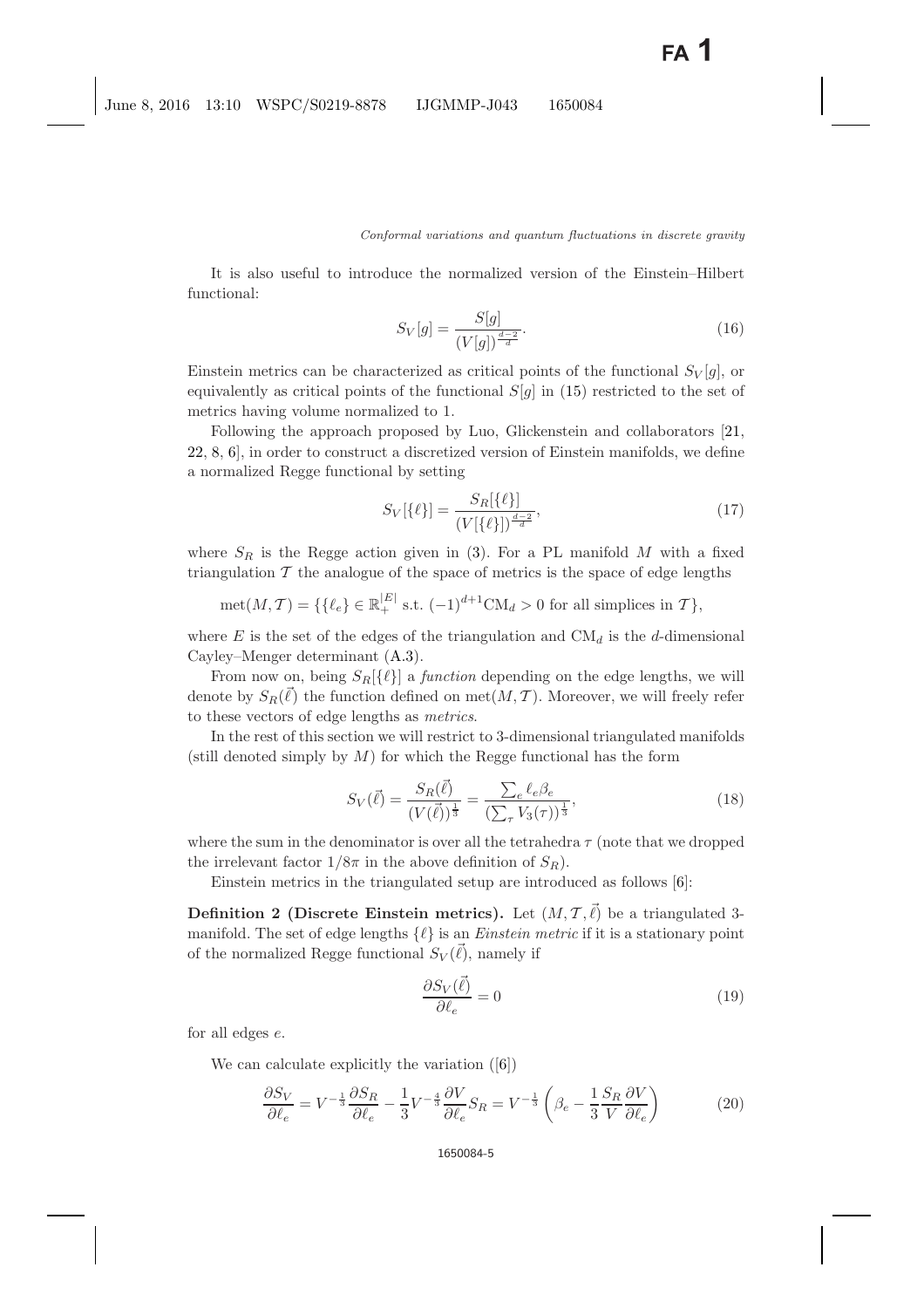where we have used the Schläfli differential identity. Then the conditions  $(19)$  can be written in terms of the *edge curvature*  $K_e := \beta_e \ell_e$  as

$$
K_e = \Lambda \ell_e \frac{\partial V}{\partial \ell_e}, \quad \text{where } \Lambda = \frac{S_R}{3V}.
$$
 (21)

<span id="page-5-0"></span>The stationary configurations of the normalized functional  $S_V$  are the same as those of the Regge functional with a cosmological constant term, i.e.  $S_{\Lambda} = S_R - \Lambda V$ (as happens in the smooth case). Indeed the critical points satisfy

$$
K_e = \Lambda \ell_e \frac{\partial V}{\partial \ell_e},\tag{22}
$$

and the value of  $\Lambda$  can be found by summing over the edges e

$$
\Lambda = S_R \left( \sum_e \ell_e \frac{\partial V}{\partial \ell_e} \right)^{-1} = \frac{S_R}{3V}.
$$
\n(23)

Coming to the main point of this section, namely the introduction of the notions of *conformal transformation* and *conformal structure* into the triangulated context, a naive attempt might be to take an infinitesimal approach, i.e. asking for discrete conformal transformations, whatever they are, to preserve infinitesimally the angles in analogy with the smooth case. However, there is no way to come up with any reasonable definition from this hypothesis, essentially because "locality" cannot be conserved consistently: in every simplex the geometry is Euclidean and the non trivial features of Regge-like triangulations are encoded into restricted subsets, e.g. the curvature is concentrated at the  $(d-2)$ -dimensional simplices.

The proposed consistent solution relies on the choice of a local point of view, in analogy with the smooth case in which the conformal class of a metric is defined through the action of positive smooth functions on smooth metrics (i.e.  $\tilde{q}(x)$ )  $\Omega(x)g(x)$  with  $\Omega(x)$  positive in every point x). Thus a discrete conformal class of a discrete metric (represented by a vector of edge lengths) is the collection of the discrete metrics related by the action of positive functions defined on the *vertices of the triangulation*. The inherent discrete conformal structures defined below are *triangulation dependent*.

**Definition 3 (Discrete conformal structure).** Let  $(M, \mathcal{T})$  be a triangulated manifold and let U be an open subset of  $V^*(\mathcal{T})$  defined according to

$$
V^*(\mathcal{T}) = \{ \mathfrak{f} : V \to \mathbb{R} \} \simeq \mathbb{R}^{|V|}
$$

where  $V(\mathcal{T})$  is the set of the vertices of the triangulation  $\mathcal{T}$  (the symbol V referred to vertices is not to be confused with the same symbol used for volumes).

A *conformal structure*  $C(M, \mathcal{T}, U)$  is a smooth map  $C(M, \mathcal{T}, U) : U \to met(M, \mathcal{T})$ such that if  $\vec{d} = \mathcal{C}(M, \mathcal{T}, U)[\mathfrak{f}]$  then for each edge e labeled by  $(ij)$  and for every vertex  $v$  labeled by  $k$ :

$$
\frac{\partial \ell_{ij}}{\partial \mathfrak{f}_k} = \delta_{ik} d_{ij} + \delta_{jk} d_{ji}
$$
\n(24)

with  $\ell_{ij} = d_{ij} + d_{ji}$  and where  $\delta$  is the Kronecker delta.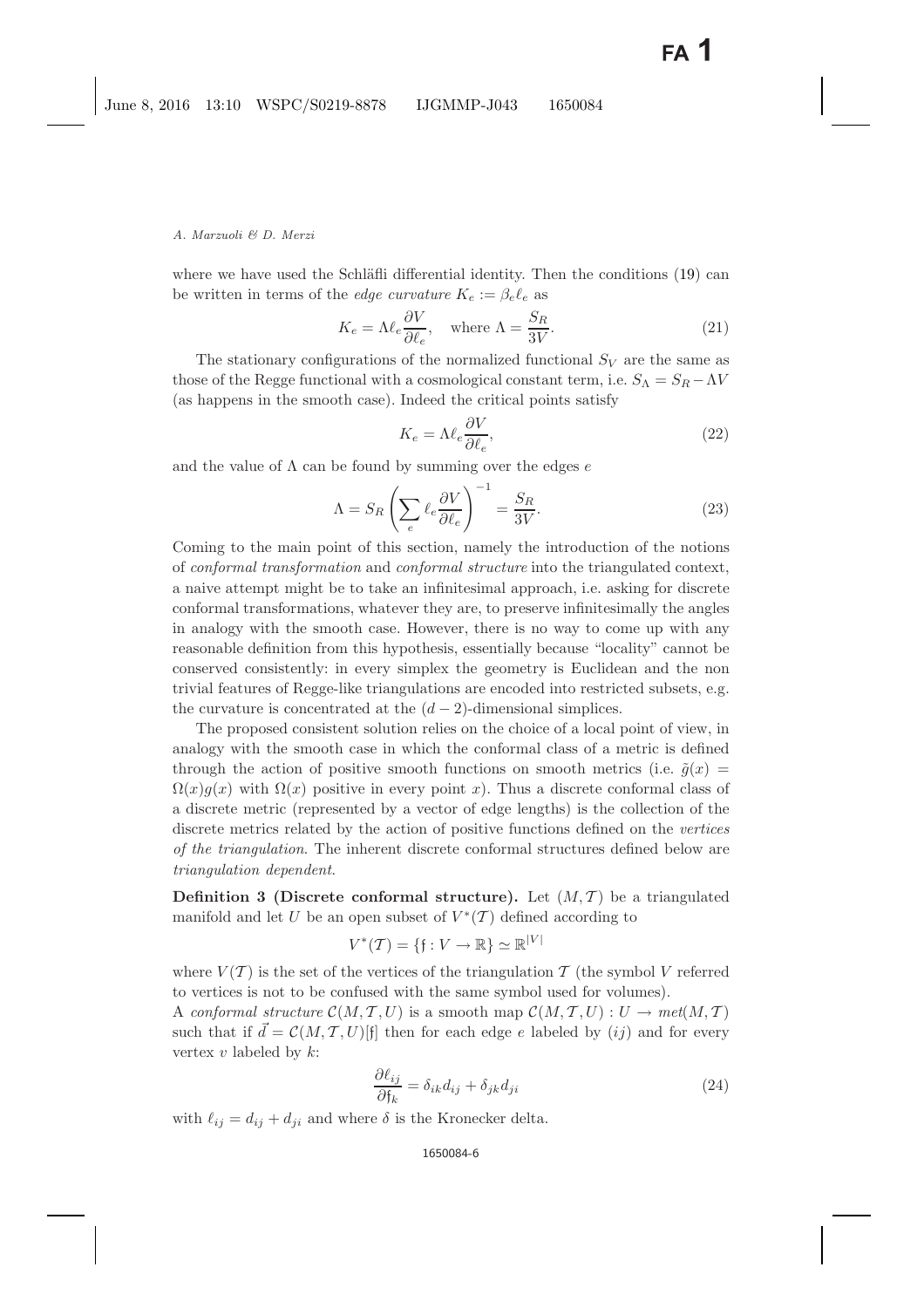A *conformal variation* of a triangulated manifold with fixed edge lengths D is a smooth curve

$$
\mathfrak{f}:(-\varepsilon,\varepsilon)\to V^*(\mathcal{T})
$$

such that there exist a conformal structure  $\mathcal{C}(M, \mathcal{T}, U)$  with  $\mathfrak{f}(-\varepsilon, \varepsilon) \subset U$  and  $\mathfrak{f}(0) =$  $\overrightarrow{D}$ . We call such a conformal structure an *extension* of the conformal variation.

In the following we will use only a particular conformal structure, called *perpendicular bisector conformal structures* ([\[6\]](#page-14-7)) and we will refer to it simply as conformal structure.

<span id="page-6-1"></span>**Definition 4 (Perpendicular bisector conformal structure).** Let  $(M, \mathcal{T}, L)$ be a triangulated manifold with fixed edge lengths  $\vec{L}$  and let U be an open subset of  $V^*(\mathcal{T})$ . A *perpendicular bisector conformal structure*  $\mathcal{C}(M, \mathcal{T}, U)$  is a smooth map  $\mathcal{C}(M, \mathcal{T}, U) : U \to met(M, \mathcal{T})$  determined by

<span id="page-6-2"></span>
$$
\ell_{ij} = \exp\left[\frac{1}{2}(\mathfrak{f}_i + \mathfrak{f}_j)\right] L_{ij},\tag{25}
$$

<span id="page-6-5"></span>where i, j are vertices labels. The *conformal class* is the image of U in  $met(M, T)$ , and it is completely determined by  $\vec{L}$ . A *conformal variation*  $f(t)$  is a smooth curve

$$
f:(-\varepsilon,\varepsilon)\to U,
$$

and it induces a *conformal variation of metrics*  $\vec{\ell}(f(t))$ .

For a *fixed conformal class* and for any tetrahedron (whose vertices are labeled by 1, 2, 3, 4, according to Fig. [A.1\)](#page-14-8) in the triangulation there exist two constant  $\xi$ and  $\eta$ :

<span id="page-6-0"></span>
$$
\xi = \frac{\ell_{12}\ell_{34}}{\ell_{14}\ell_{23}}, \quad \eta = \frac{\ell_{12}\ell_{34}}{\ell_{13}\ell_{24}},\tag{26}
$$

<span id="page-6-3"></span>which can be interpreted as "conformal invariants" (see [\[28,](#page-15-11) [6\]](#page-14-7)).

<span id="page-6-4"></span>Coming now to the notion of curvature concentrated at vertices, note preliminarily that it must depend on the choice of conformal structure.

**Definition 5 (Vertex curvature).** The *vertex curvature* associated with a vertex  $v$  is

$$
K_v = \frac{1}{2} \sum_{e \supset v} K_e,\tag{27}
$$

where the sum is taken over all edges  $e$  containing  $v$ .

The 3d Regge action can be written in terms of  $K_v$  according to

$$
S_R(M, \mathcal{T}, \vec{\ell}) = \sum_v K_v.
$$
\n(28)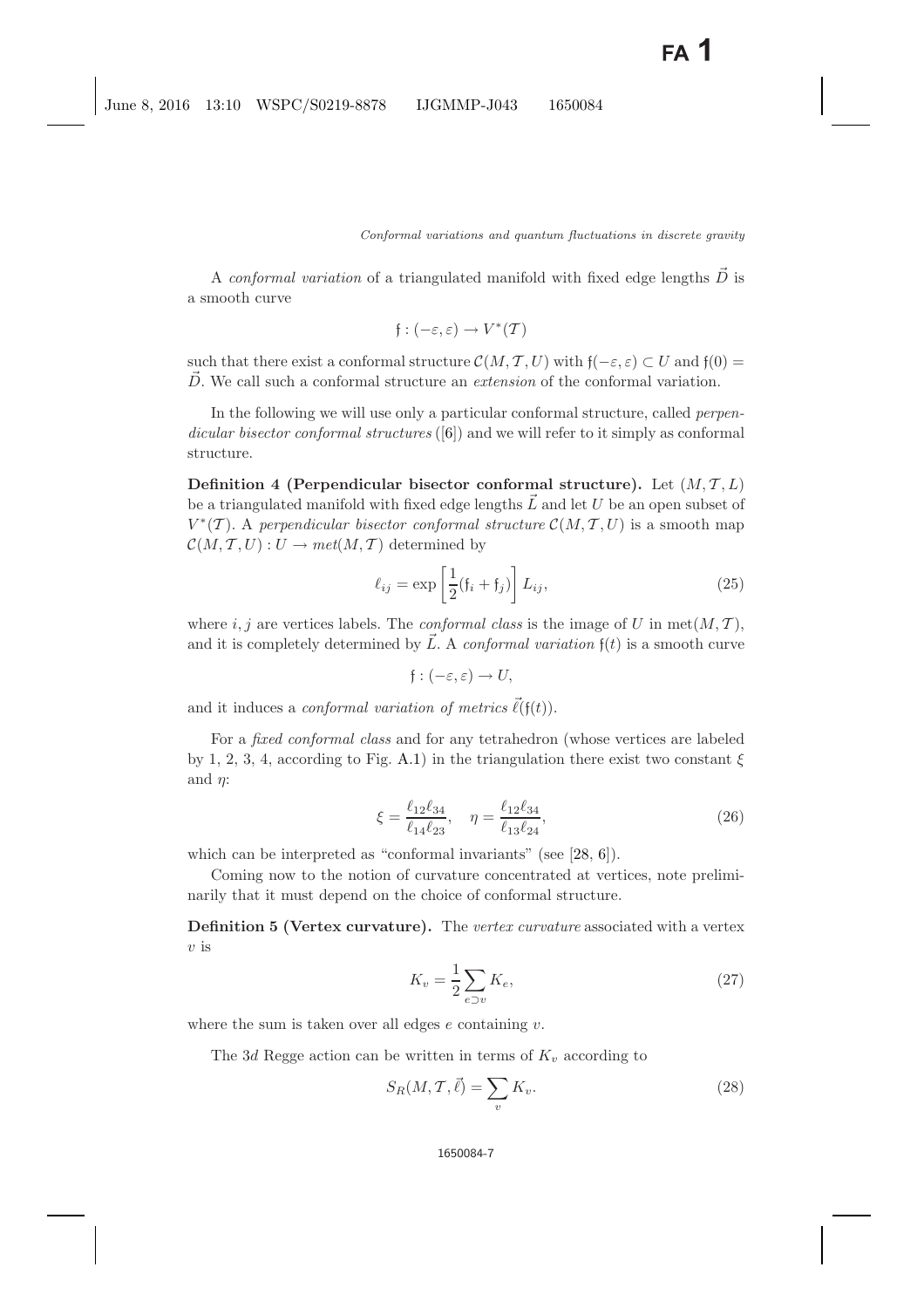#### *A. Marzuoli & D. Merzi*

Consider conformal variations of  $S_R$  and  $S_V$ : for a conformal variation  $f(t)$  we have

$$
\frac{\partial}{\partial f_v} S_R(M, \mathcal{T}, \vec{\ell}(f)) = K_v,\tag{29}
$$

$$
\frac{\partial}{\partial f_v} S_V(M, \mathcal{T}, \vec{\ell}(f)) = V^{\frac{1}{3}} \left( K_v - \frac{S_R}{3V} V_v \right), \tag{30}
$$

<span id="page-7-0"></span>with

$$
V_v = \frac{1}{3} \sum_{\tau \supset f \supset v} A_f h_{f\tau},\tag{31}
$$

where  $A_f$  is the area of the face f and  $h_{f\tau}$  is the distance between the face f and the circumcenter of the tetrahedron  $\tau$ . Upon summation of  $V_v$  over all v, on each tetrahedron we count three times every sub-tetrahedron, so that

$$
\sum_{v} V_{v} = 3V, \quad V_{v} = \frac{\partial V}{\partial f_{v}}.
$$

<span id="page-7-1"></span>This vertex-based objects can be used to define a discrete analogue of constant curvature metrics:

**Definition 6 (Constant curvature discrete metrics).** A 3d triangulation  $T$ has *constant scalar curvature* if it is a critical point of  $S_V$  with respect to conformal variations

$$
K_v = \frac{S_R}{3V} V_v \tag{32}
$$

It can be shown that the set of Einstein metrics is a subset of the set constant scalar curvature metrics [\[8\]](#page-15-12).

We now consider a particularly simple triangulation of the 3-sphere  $\mathbb{S}^3$ :

**Definition 7 (The Double Tetrahedron (DT)).** The Double Tetrahedron is the triangulation of  $\mathbb{S}^3$  obtained by identifying the boundary faces of two disjoint tetrahedra. In particular this triangulation is characterized by four vertices, six edges, four triangles and two tetrahedra.

Note that this triangulation is "singular" in the sense that it cannot be embedded isometrically in  $\mathbb{R}^4$ . This feature can be somehow visualized in the 2d analogue, i.e.  $\mathbb{S}^2$  in  $\mathbb{R}^3$  triangulated with two triangles whose vertices and edges are identified as shown in Fig. [1.](#page-8-0)

The particular identifications of the double tetrahedron give it a very simple structure: in fact, being the edges pairwise identified, the two tetrahedra are forced to have the same volume and the same dihedral angles  $\alpha_e$ . Then the Regge action is recasted into

$$
S_R^{DT} = \sum_{e \in E} K_e = \sum_{e \in E} (2\pi - 2\alpha_e) \ell_e,
$$
 (33)

#### 1650084-8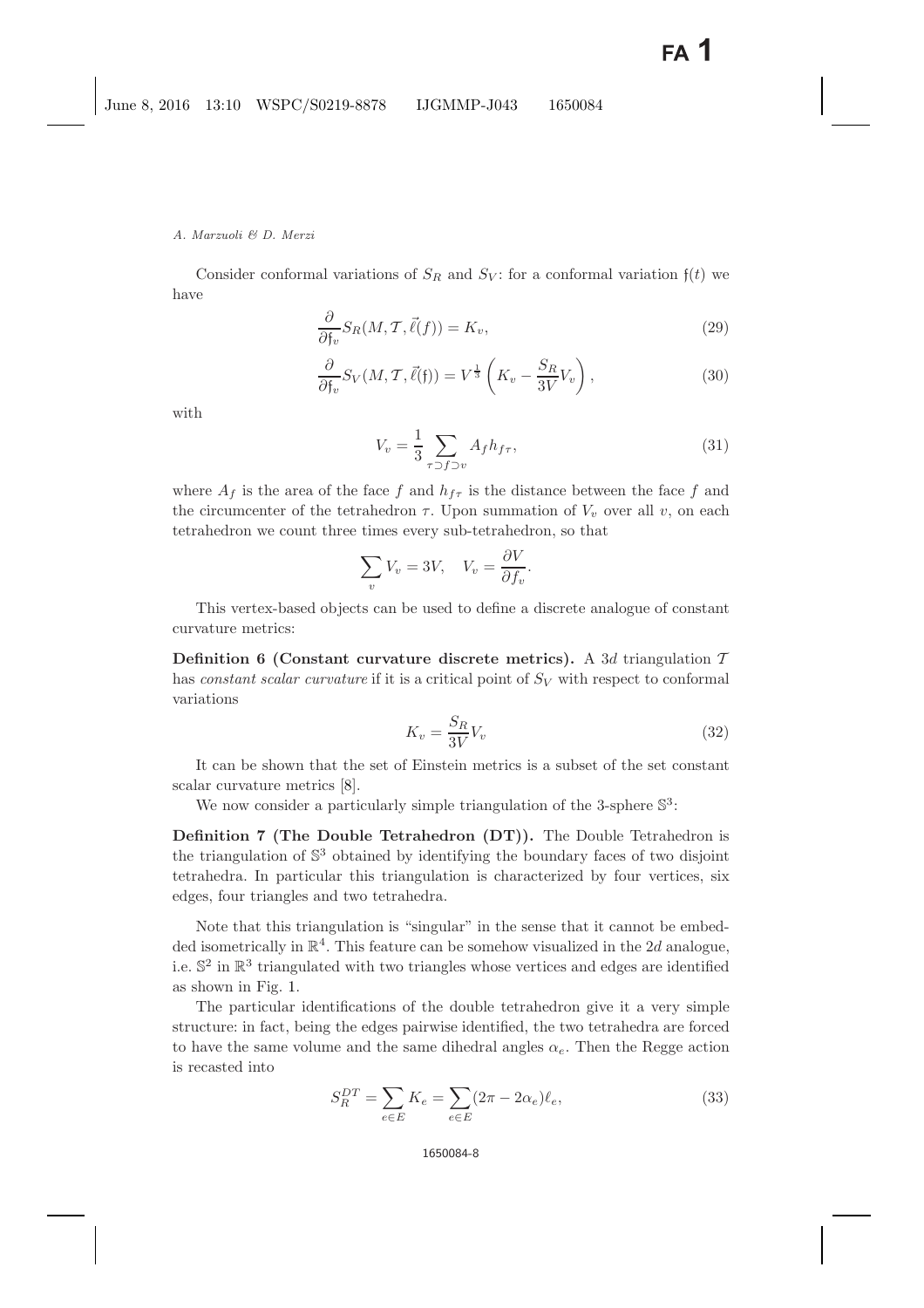

<span id="page-8-0"></span>Fig. 1. The "Double Triangle" triangulation of  $\mathbb{S}^2$ .

and the volume is simply two times the volume  $V_3(\tau)$  of a single tetrahedron  $\tau$ , i.e.

$$
V_{DT} = 2V_3(\tau) = 2\sqrt{\frac{CM_3}{288}} = \sqrt{\frac{CM_3}{72}}.
$$
\n(34)

The space of metrics (i.e. edge lengths) for the double tetrahedron is

$$
met(DT) = \{ \vec{\ell} \in \mathbb{R}_+^6 : CM_3 > 0 \}.
$$
 (35)

Let us consider now a very particular class of metrics, the *equal length metrics*. It is easy to verify that they are stationary points of the normalized functional  $S_V$ : in fact, for a Double Tetrahedron whose edges are all long  $L$  (we indicate this metric with  $\overline{L}$ ), the Regge action, the volume and its derivative have the following forms

$$
S_R^{DT}(\vec{L}) = 6K_e(\vec{L}) = 2L\left(\pi - \arccos\left(\frac{1}{3}\right)\right),\tag{36}
$$

$$
V_{DT}(\vec{L}) = \frac{1}{3\sqrt{2}}L^3, \quad \frac{\partial V_{DT}}{\partial \ell_e}(\vec{L}) = \frac{1}{6\sqrt{2}}L^2.
$$
 (37)

From the above relations it can be easily shown that  $\vec{L}$  satisfies [\(21\)](#page-5-0) and therefore equal length metrics are Einstein metrics in the sense of Definition [2.](#page-4-1) Moreover, evaluating the Hessian of  $S_V$  at the points  $\vec{L}$ , we find that they are *local minima* since the Hessian has positive eigenvalues, as shown in the following table [\[6\]](#page-14-7),

| Eigenvalues                                                                                             | Eigenspaces | Spanning vectors                                                 |
|---------------------------------------------------------------------------------------------------------|-------------|------------------------------------------------------------------|
| $\left($                                                                                                | $V_0$       | (1, 1, 1, 1, 1, 1)                                               |
| $\lambda_1 = 2^{\frac{7}{6}} 3^{-\frac{2}{3}} (2^{\frac{3}{2}} + 9\pi - 9 \arccos(\frac{1}{2})) L^{-2}$ | $V_1$       | $(1,0,0,0,0,-1)$                                                 |
|                                                                                                         |             | $(0, 1, 0, 0, -1, 0)$                                            |
|                                                                                                         |             | $(0,0,1,-1,0,0)$                                                 |
| $\lambda_2 = 2^{\frac{7}{6}} 3^{\frac{1}{3}} (-2^{\frac{3}{2}} + 7\pi - 7 \arccos(\frac{1}{3})) L^{-2}$ | V2          | $(0, 1, -1, -1, 1, 0)$                                           |
|                                                                                                         |             | $(1, -\frac{1}{2}, -\frac{1}{2}, -\frac{1}{2}, -\frac{1}{2}, 1)$ |

The 0 eigenvector is clearly related to *scaling*: it relates equal length metrics, which are obtained one from the other exactly by a uniform rescaling of the edge lengths. In general scaling direction is someway irrelevant since the action is constant along it: a uniform rescaling does not change the action (this is true even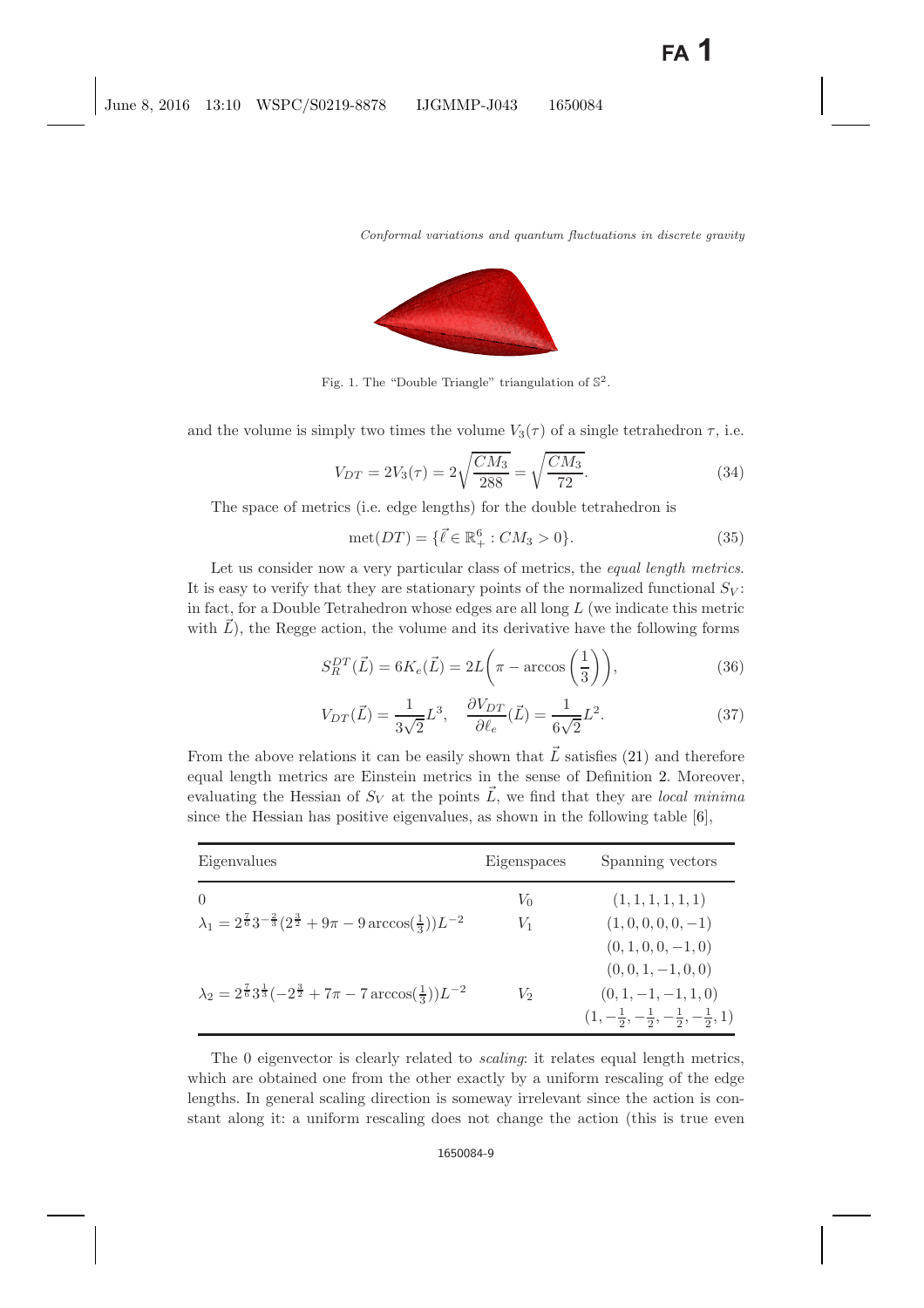if we consider a non-stationary metric). It is still to determine if the equal length metrics are the only minima of  $S_V^{DT}$  and, moreover, since the Hessian is not globally positive definite we cannot conclude that they are global minima.

Turning to conformal classes, we have that for the double tetrahedron the two constant  $\xi$  and  $\eta$  identify completely the conformal class, i.e. the couple  $(\xi, \eta)$  in Eq. [\(26\)](#page-6-0) can be used to parametrize conformal classes of metrics on DT. Then the structure of met( $S^3, DT$ ), in brief met( $DT$ ), is the following: the space is an open subset of  $\mathbb{R}^6$ , that can be parametrized (in a non-unique way) by  $\xi$ ,  $\eta$  and the four conformal factors  $f_k$  of the vertices, see Definition [4.](#page-6-1) Upon variation of  $(\xi, \eta)$  we obtain 4-dimensional submanifolds of  $met(DT)$  corresponding to conformal classes.

In the attempt to find *constant scalar curvature metrics* on the double tetrahedron a key role is played by *equihedral tetrahedra*:

**Definition 8 (Equihedral tetrahedra).** An *equihedral tetrahedron* is a tetrahedron such that all its faces are congruent, or, equivalently, such that opposite edges have equal lengths.

An interesting property of equihedral tetrahedra is that all of the volumes entering the definition of  $V_v$  in Eq. [\(31\)](#page-7-0) are equal. It can be shown (see [\[6\]](#page-14-9)) that on DT *equihedral metrics* (i.e. metrics such that all the tetrahedra are equihedral) have *constant scalar curvature* in the sense of Definition [6.](#page-7-1) Moreover, there is a *unique* equihedral metric *up to scaling* in every conformal class. Note however that it is still unknown if equihedral metrics are the only constant curvature metrics on  $DT$ , and therefore if constant scalar curvature metrics are unique within a conformal class.

Anyway, the uniqueness (up to scaling) of equihedral metrics within a conformal class reveals a sort of "transversality" between the submanifold of equihedral metrics and the submanifolds of *conformally related metrics*. Figure 2 below is aimed to clarify pictorially such a conformal landscape.

### <span id="page-9-0"></span>**4. The Euclidean Path Integral Approach Revised**

Regge discretizations can be used directly to construct a lattice regularized path integral approach known as *simplicial quantum gravity* and introduced in the 1980s [\[26,](#page-15-13) [10](#page-15-14)[–12,](#page-15-15) [18](#page-15-16)[–20\]](#page-15-17). Here we adopt the formalism and the notations as established in Hamber's book [\[13\]](#page-15-18).

Recall from Sec. 2 that the role of the metric  $g$  is played (in any dimension  $d$ ) by the collection of the edge lengths  $\{\ell\}$  of the polyhedron. The basic ingredient of the simplicial path integral approach is the discrete version of the DeWitt supermetric defined on the space of  $PL$  simplicial dissections of a Riemannian d-manifold of fixed topology. It reads

$$
G_{DW}^{ijkl}[g(s)] = \frac{1}{2}\sqrt{g(s)}[g^{ik}(s)g^{jl}(s) + g^{il}(s)g^{jk}(s) + \gamma g^{ij}(s)g^{kl}(s)],\tag{38}
$$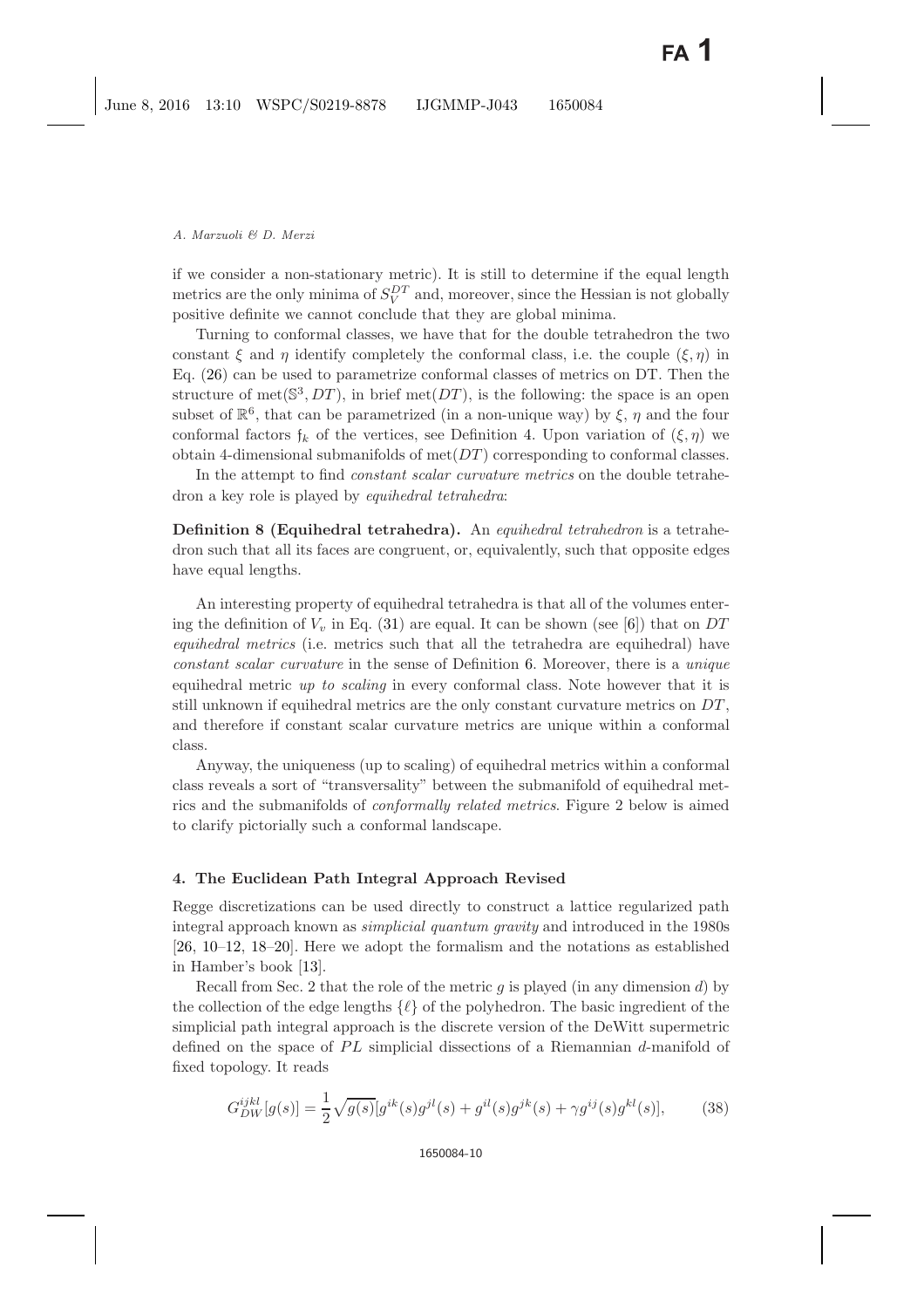

<span id="page-10-1"></span>Fig. 2. (Color online) Pictorial representation in  $\mathbb{R}^3$  of the space of metrics of *DT*. This low dimensional picture exhibits the main features described above: in blue we have the boundary given by the constraint  $CM_3 = 0$ , the yellow "leaves" are the conformal classes, and the red plane is the subspace of equihedral metrics. Notice that the uniqueness up to scaling of equihedral metrics within conformal classes is faithfully depicted.

with  $\gamma \neq -\frac{2}{d}$  a parameter. Then it can be proven that

$$
d[\{\ell\}] = \prod_{s} [\det G[g(s)]]^{\frac{1}{2}} \prod_{i \ge j} dg_{ij}(s), \qquad (39)
$$

where the first product is taken over all the d-simplices s, and det  $G[g(s)] \propto$  $(1+\frac{1}{2}d\lambda)\left[g(s)\right]^{\frac{1}{4}(d-4)(d+1)}$ .

<span id="page-10-0"></span>In the  $d = 4$  case the measure takes on the particularly simple form

$$
d[\{\ell\}] = \prod_{s} \Theta(s) \prod_{e} d\ell_e^2, \tag{40}
$$

where the first product is over d-simplices and  $\Theta(s)$  is a "step" function that takes into account the triangular inequalities and their higher dimensional analogues through the Cayley–Menger determinants (see the appendix)

$$
\Theta(s) = \begin{cases} 1 & \text{if the edges of } s \text{ satisfy } (-1)^{n+1} \text{CM}_n > 0 \text{ for all } n \le d, \\ 0 & \text{otherwise.} \end{cases} \tag{41}
$$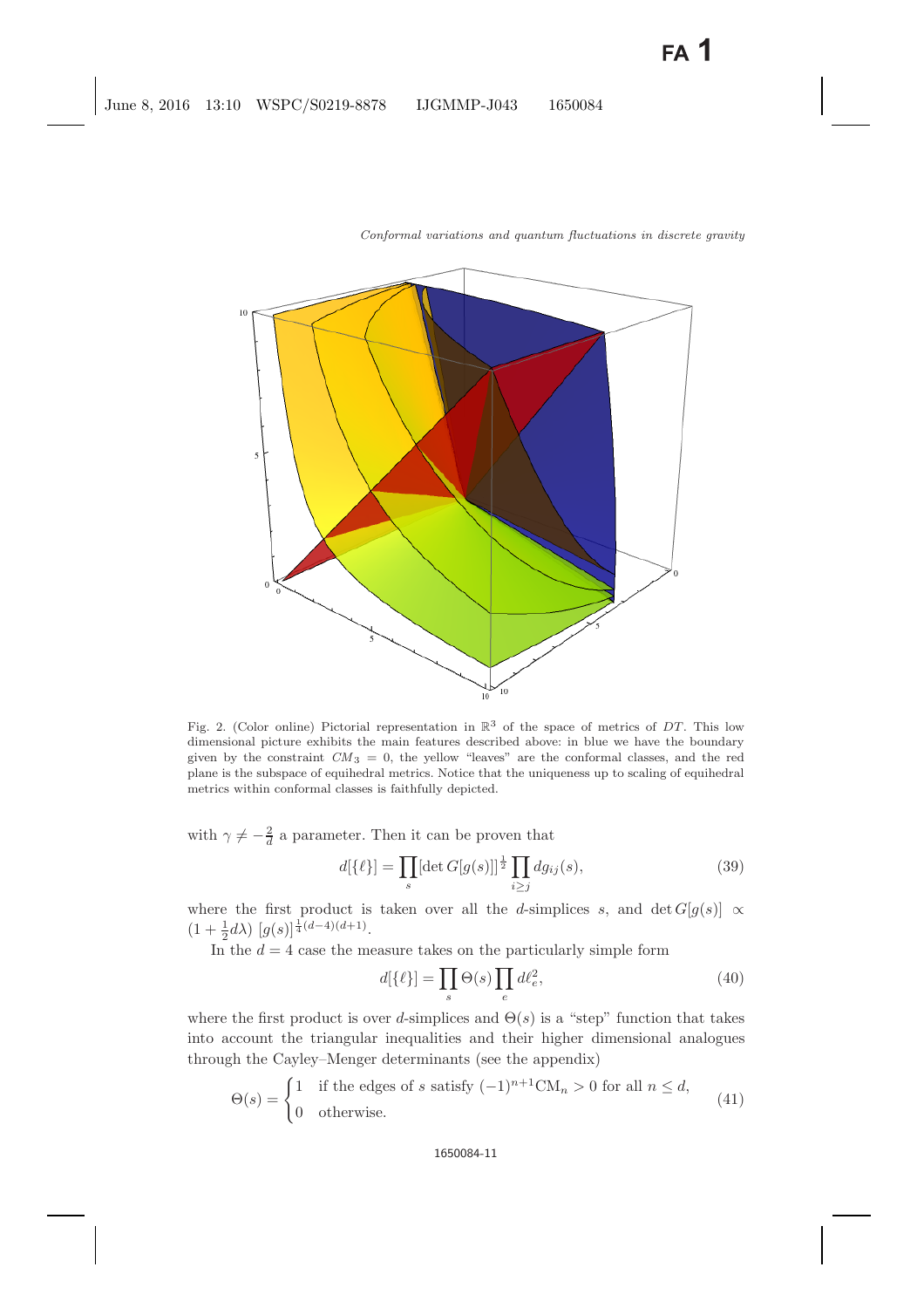The generating functional in this discretized setup has the formal expression

$$
Z_R[M^4,\Lambda] = \int d[\{\ell\}] \mathrm{e}^{-S_R[M,\Lambda,\{\ell\}]},\tag{42}
$$

where  $S_R[M^4, \Lambda, {\ell}]}$  is the Regge action with a cosmological constant as in [\(12\)](#page-3-2). This regularized version of the Z functional simplifies in principle the calculations by reducing the functional integral over the space of smooth metrics to an ordinary (multiple) integral over an Euclidean space (i.e.  $\sim \mathbb{R}^{|E|}$  where  $|E|$  is the number of edges of the polyhedron). We refer to the references listed above for a comprehensive account of solved and still open questions regarding this approach (e.g. based on the addition of higher-curvature extra terms, see [\[10](#page-15-14)[–12\]](#page-15-15)).

To our knowledge the approach of conformal variations in the PL context reported in Sec. [3](#page-3-0) has never been exploited before in connection with the study of quantum amplitudes in the (Euclidean) path integral approach to gravity. Here we are going to discuss just a few foundational issues and possible advantages of this mathematical background, highlighting in particular the differences with the standard formalism outlined above. A preliminary attempt of looking at a simple quantum transition amplitude (topologically associated with a cylinder  $\mathbb{S}^3 \times I$ ) has been addressed in [\[23\]](#page-15-19).

Recall first of all that the scheme is triangulation dependent so that the usual prescription "summing over triangulations of a manifold of fixed topological type" (and eventually going through the continuum limit) does not apply here. The proper arena is met $(M, \mathcal{T})$  for a fixed T, a space which encodes automatically the prescribed triangular inequalities (the non-local conditions on the Cayley–Menger determinants have to be required in the standard DeWitt-type measure, see in particular [\(40\)](#page-10-0)). Clearly triangulations with few vertices (and edges) are more suitable to be handled explicitly:  $met(M, T)$  is an open subset of  $\mathbb{R}^{|E|}$ , the number of (independent) discrete conformal transformations must be proportional to the number of vertices and any such a "superspace" turns out to be bounded by limiting submanifolds  $\subset \mathbb{R}^{|E|}$  (of suitable codimensions) where  $CM_n = 0, n \leq d$ . Of course this picture is reminiscent of what happens for the simplest triangulation of the 3-sphere, the double tetrahedron addressed in Sec. 3 (to be discussed again in the next section). It is still an open problem how to extend the mathematical setting by Luo and Glickenstein to polyhedra of higher dimension. In our opinion the most economical requirement is to take for granted the expression for  $\ell_{ij}$  in [\(25\)](#page-6-2) and write down the Regge action in  $d = 4$  by expressing the areas of the triangular hinges in terms of the squares of these edge lengths by Heron formula. Of course this hint should be applied to concrete few-vertices triangulations, e.g. of the 4-sphere, in order to make explicit a concrete proposal for the measure on  $met(\mathbb{S}^4, \mathcal{T})$ . An equal lengths Einstein metric (denoted  $\vec{L}$  in the case of the Double Tetrahedron) is the best candidate to play the role of representative in each conformal class, up to an uniform rescaling. Then the full measure  $d({\ell})$  will turn out to be parametrized and hopefully factorized in terms of the conformal weights of the  $N_0$  vertices, on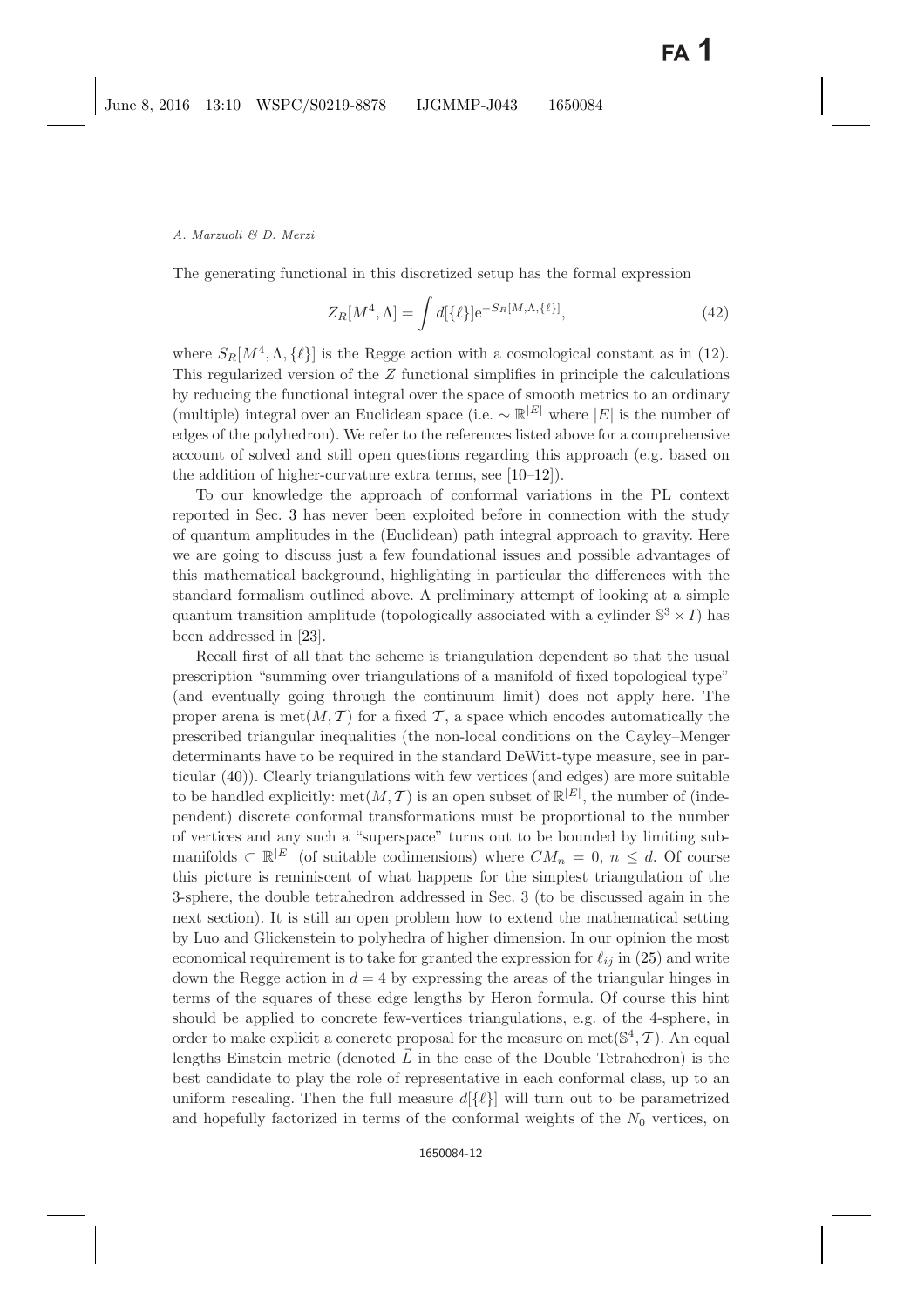the one hand, and of a small number of other parameters like those defined in [\(26\)](#page-6-3) (1 to 3 for the simplest triangulations of the 3-sphere), on the other. Work is in progress on this directions.

### <span id="page-12-0"></span>**5. Conformal Quantum Fluctuations: A Case Study**

Hamber and Williams have recently proposed an improved canonical formulation of simplicial quantum gravity complementary to the Euclidean lattice path-integral discussed in the previous section much on the basis of their previous works.

A major breakthrough is represented by the explicit expression of the discrete Wheeler–DeWitt equation  $[14-16]$  $[14-16]$  — reflecting the existence of the Hamiltonian constraint in the  $3 + 1$  ADM formulation of General Relativity. As is well known a physical vacuum state of a 3-geometry  $|\Psi\rangle$  in the source-free case has to satisfy  $\hat{H}|\Psi\rangle = 0$ , and in particular  $|\Psi\rangle$  is to be identified in the position representation as a functional of the 3-metric  $g_{ij}(x)$ , denoted  $\Psi[g_{ij}(x)]$ .

After a careful analysis (see [\[14,](#page-15-20) Sec. 5]), the following "quite local" expression of the Wheeler–DeWitt constraint for the wave functional referred to a single tetrahedron  $\tau$ ,  $\Psi$ [{ $\ell$ }] is derived and reads

$$
\left\{ - (16\pi G)^2 \sum_{i,j \in \tau} \frac{G_{ij}(\tau)}{4\ell_i \ell_j} \frac{\partial^2}{\partial \ell_i \partial \ell_j} - 2n_{\tau h} \sum_{h \subset \tau} \ell_h \beta_h + 2\Lambda V_3(\tau) \right\} \Psi[\{\ell\}] = 0, \tag{43}
$$

<span id="page-12-1"></span>where the Newton's constant G has been restored and  $n_{\tau h}^{-1}$  is the number of tetrahedra which share the hinge h. Here  $G_{ij}(\tau)$  is the inverse of

$$
G^{ij}(\tau) = -\frac{6}{4\ell_i \ell_j V_3(\tau)} \frac{\partial^2 V_3^2(\tau)}{\partial \ell_i \partial \ell_i}.
$$
\n(44)

If the discrete Wheeler–DeWitt equation is now defined on a space of edge lengths, denoted met in Sec. [3,](#page-3-3) the locality requirement can be improved since the Regge curvature and the volume have been introduced as associated to the vertices of any given triangulation (cfr. Definition [5\)](#page-6-4). Thus in this setting, where conformal transformations are performed with respect to vertices (and the edges are decorated consistently with [\(25\)](#page-6-5)), the notion of locality emerges more effectively than in the purely simplicial approach.

On the other hand, interpreting [\(43\)](#page-12-1) in a superspace met $(M^3, \mathcal{T})$  sets the stage for a novel implementation of geometrodynamics in the discrete setting.

As a case study consider again the Double Tetrahedron DT and its superspace met( $DT$ ). The Wheeler–DeWitt for the functional  $\Psi[DT(\lbrace \ell \rbrace)]$  is easily obtained by the local one so that we have

$$
\left\{ - (16\pi G)^2 \sum_{i,j} \frac{G_{ij}(\tau)}{4\ell_i \ell_j} \frac{\partial^2}{\partial \ell_i \partial \ell_j} - \sum_h \ell_h \beta_h + \Lambda V_{DT} \right\} \Psi[DT(\{\ell\})] = 0. \tag{45}
$$

Equal lengths Einstein metrics are indeed the natural reference metrics in this case because the numerical factor in front of the Regge action is exactly what is needed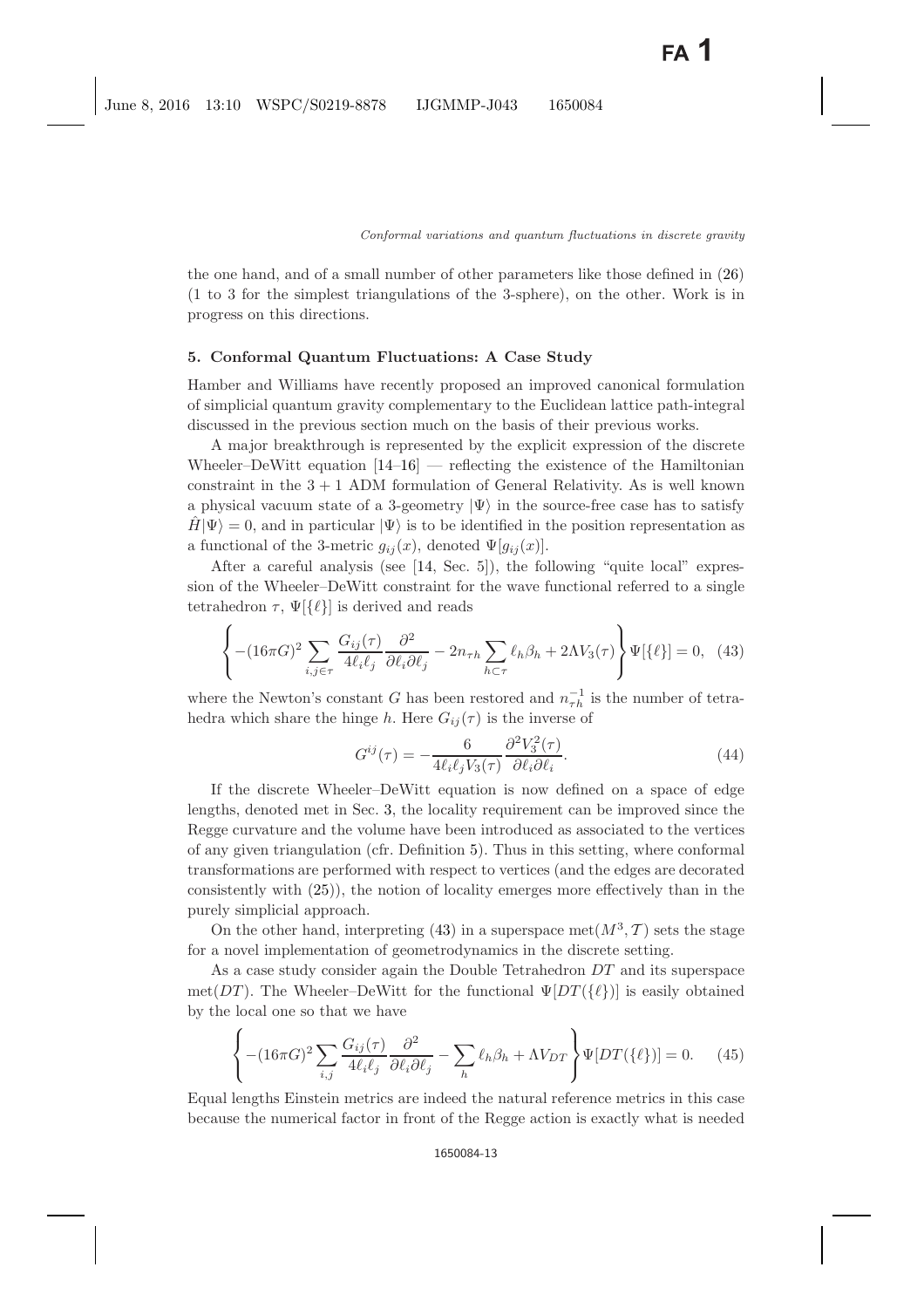to satisfy the requirements of Definition [2](#page-4-2) for classical metrics to be stationary configurations for gravity with positive cosmological constant.

Quantum fluctuations with respect to any such classical configuration can be now parametrized in terms of the conformal invariants  $\xi$  and  $\eta$ , and of the weights  $f_i$  of the four vertices (see Fig. [2\)](#page-10-1).

A detailed analysis of the phase structure of these fluctuations, the semiclassical limit as well as explicit calculations will be presented elsewhere.

### **Appendix A. Simplicial Metrics**

In each compact d-dimensional simplicial PL manifold a d-simplex s can be endowed with a Euclidean metric, choosing as a coordinate basis the  $d$  edges sharing a vertex labeled 0 in the following way ([\[13\]](#page-15-18))

$$
g_{ij}(s) = \frac{1}{2}(\ell_{0i}^2 + \ell_{0j}^2 - \ell_{ij}^2). \tag{A.1}
$$

It should be stressed that the indices of  $g$  have a tensorial character, i.e. they indicate the components of the tensor g in the basis  $\{\ell_{0i}\}_{i=1,\dots,d}$ . On the other hand, the same indices on the length  $\ell_{ij}$  are a mere label:  $\ell_{ij}$  indicates simply the length of the edge connecting the vertices i and j with,  $i, j \in \{0, 1, \ldots, d\}$  and  $i \neq j$ .

This expression for the metric  $g$  allows us to express the volume of a  $d$ -simplex s in terms of its edge lengths:

$$
V_d(s) = \frac{1}{d!} \sqrt{\det g_{ij}(s)} = \frac{1}{d!} \sqrt{\frac{(-1)^{d+1}}{2^d} \text{CM}_d(s)},
$$
(A.2)

<span id="page-13-0"></span>where  $CM_d$  is the *Cayley–Menger determinant* in d dimensions, i.e.

$$
CM_d(s) = det \begin{pmatrix} 0 & 1 & 1 & 1 & \cdots & 1 \\ 1 & 0 & \ell_{01}^2 & \ell_{02}^2 & \cdots & \ell_{0d}^2 \\ 1 & \ell_{01}^2 & 0 & \ell_{12}^2 & \cdots & \ell_{1d}^2 \\ 1 & \ell_{02}^2 & \ell_{12}^2 & 0 & \cdots & \ell_{2d}^2 \\ \vdots & \vdots & \vdots & \vdots & \ddots & \vdots \\ 1 & \ell_{0d}^2 & \ell_{1d}^2 & \ell_{2d}^2 & \cdots & 0 \end{pmatrix} .
$$
 (A.3)

Moreover, we can obtain the following expression for dihedral angles

$$
\sin(\alpha_{\kappa\kappa'}) = \frac{d}{d-1} \frac{V_d(s)V_{d-2}(h)}{V_{d-1}(\kappa)V_{d-1}(\kappa')},\tag{A.4}
$$

where  $V_{d-2}(h)$  is the  $(d-2)$ -dimensional volume of the hinge h and  $V_{d-1}(\kappa)$  is the  $(d-1)$ -dimensional volume of the face  $\kappa$ . In three dimensions dihedral angles can also be explicitly expressed in terms of the edges of the tetrahedron (3-simplex)

#### 1650084-14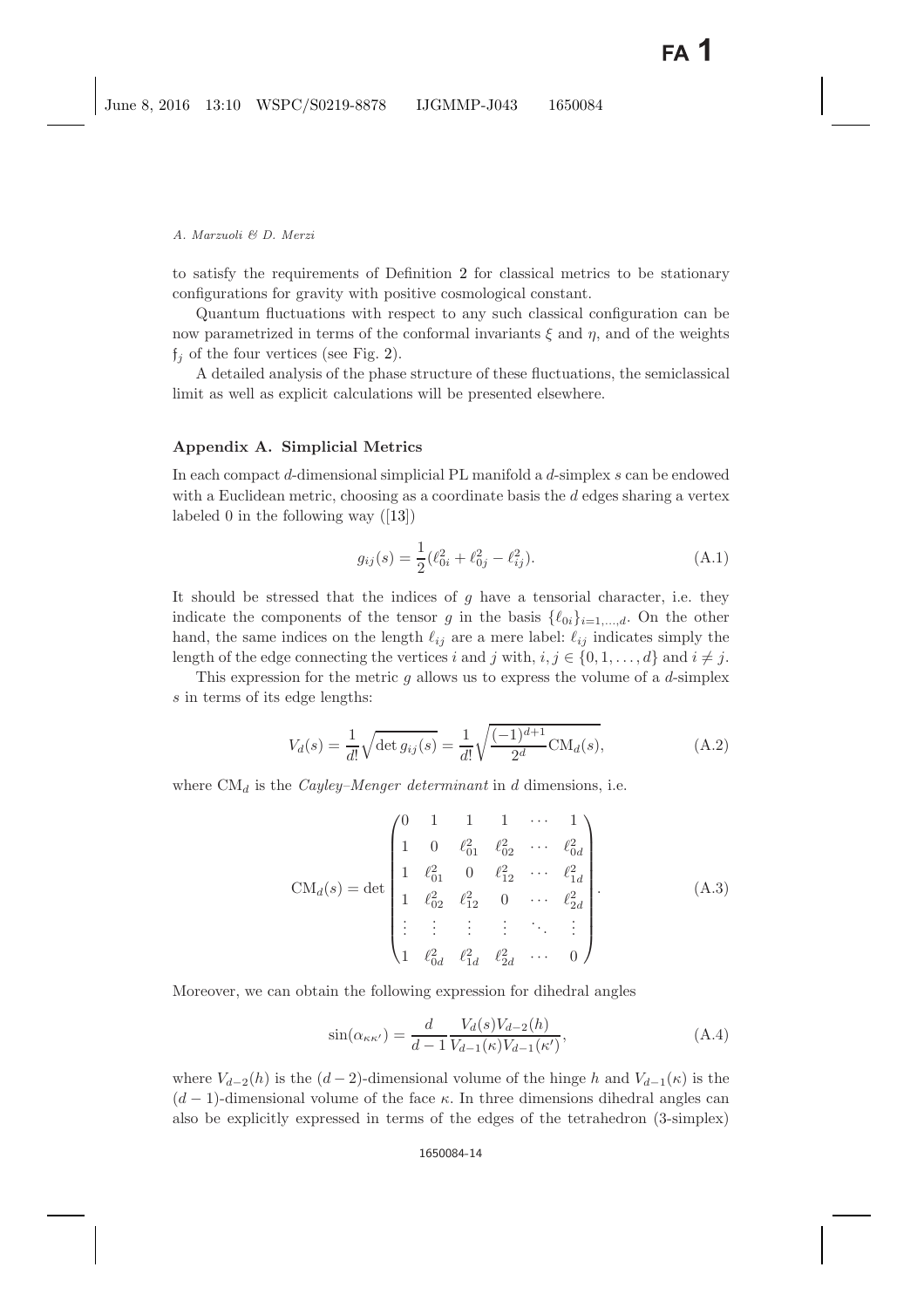

<span id="page-14-8"></span>Fig. A.1. Labeling of a tetrahedron.

shown in Fig. [A.1](#page-14-8) as

$$
\cos \alpha_{ij} = \frac{2(\ell_{ik}^2 + \ell_{il}^2 - \ell_{kl}^2)\ell_{ij}^2 - (\ell_{ij}^2 + \ell_{ik}^2 - \ell_{jk}^2)(\ell_{ij}^2 + \ell_{il}^2 - \ell_{jl}^2)}{\sqrt{[4\ell_{ij}^2 \ell_{ik}^2 - (\ell_{ij}^2 + \ell_{ik}^2 - \ell_{jk}^2)^2][4\ell_{ij}^2 \ell_{il}^2 - (\ell_{ij}^2 + \ell_{il}^2 - \ell_{jl}^2)^2]}}\,,\tag{A.5}
$$

where we have labeled the edges in terms of vertices  $i, j, k$  and l.

### **Acknowledgments**

We acknowledge partial support from PRIN 2010–11 *Geometric and analytic theory of finite and infinite dimensional Hamiltonian systems*.

#### <span id="page-14-3"></span><span id="page-14-0"></span>**References**

- [1] P. M. Alsing, J. R. McDonald and W. A. Miller, The simplicial Ricci tensor, Class. Quantum Grav. **28** (2011) 17 pp.
- <span id="page-14-4"></span>[2] P. M. Alsing, J. R. McDonald, D. X. Gu, W. A. Miller and S.-T. Yau, Simplicial Ricci Flow, Commu. Math. Phys. **329**(2) (2014) 579–608.
- <span id="page-14-5"></span>[3] J. Ambjørn, M. Carfora and A. Marzuoli, The Geometry of Dynamical Triangulations, Lecture Notes in Physics Monographs, Vol. 50 (Springer-Verlag, Berlin, 1997),  $viii+197$  pp.
- <span id="page-14-6"></span>[4] A. L. Besse, Einstein Manifolds (Springer-Verlag, Berlin, 2008), xii+516 pp.
- <span id="page-14-1"></span>[5] S. Capozziello, M. De Laurentis, L. Fatibene and M. Francaviglia, The physical foundations for the geometric structure of relativistic theories of gravitation. From general relativity to extended theories of gravity through Ehlers–Pirani–Schild approach, Internat. J. Geom. Methods Mod. Phys. **9**(8) (2012), 18 pp.
- <span id="page-14-9"></span><span id="page-14-7"></span>[6] D. Champion, D. Glickenstein and A. Young, Regge's Einstein–Hilbert functional on the double tetrahedron,Differential Geom. Appl. **29**(1) (2011) 108–124.
- <span id="page-14-2"></span>[7] L. Fatibene and M. Francaviglia, Mathematical equivalence Vs. physical equivalence between extended theories of gravitation, Internat. J. Geom. Methods Mod. Phys. **11**(1) (2014), 21 pp.